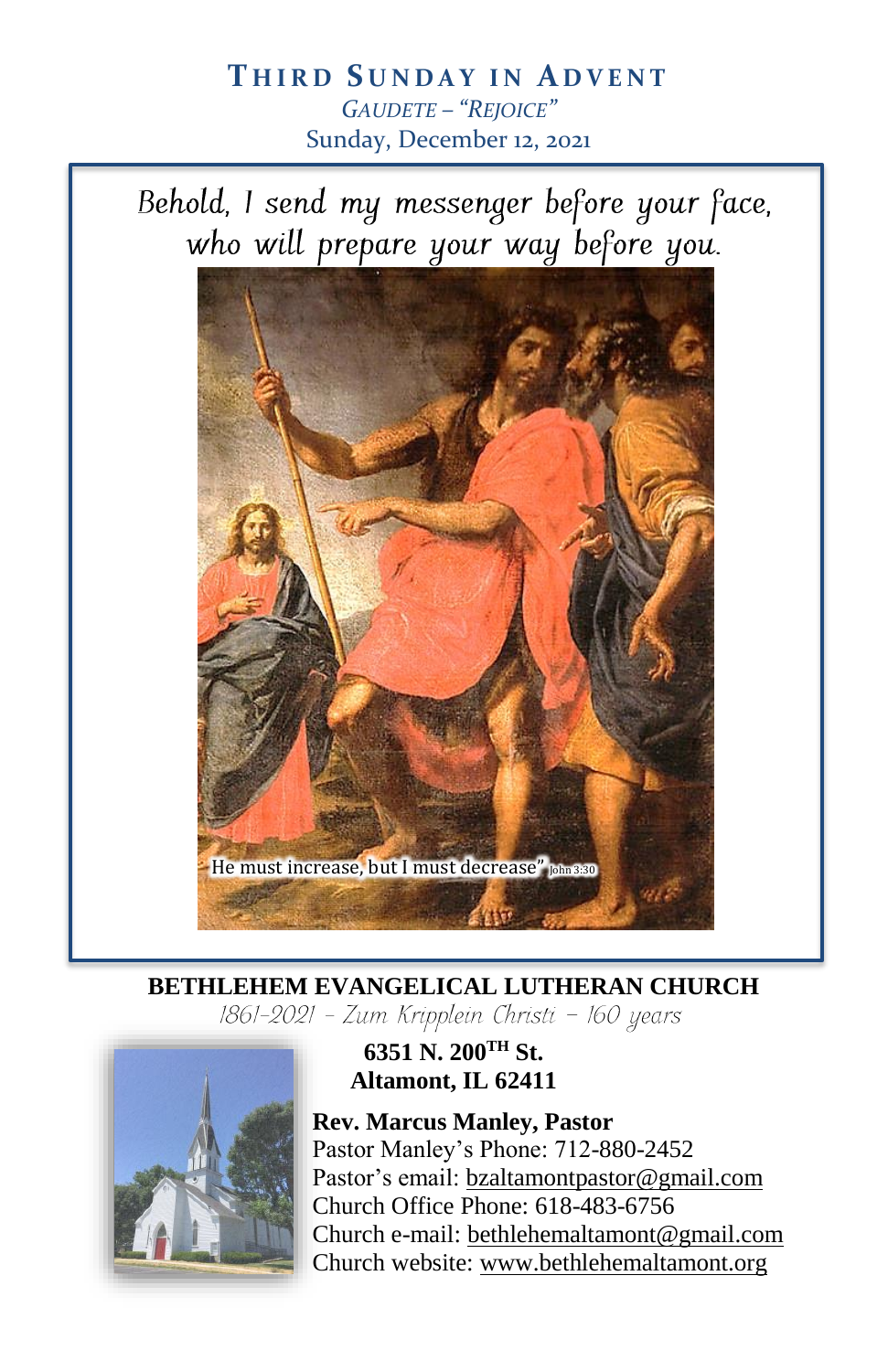*Welcome to Bethlehem Evangelical Lutheran Church, we are happy you are here today. It is customary when you enter the church nave to observe silence for meditation during your silent prayer, the ringing of the bells, and the prelude, in order to prepare you for the beginning of the worship service. Thank you for joining us today and God's Blessings.*

**PRAYARANA NATURAL PROTECT PARAMETERING CONTROLLER** 

*Prayer before worship: Stir up Your power, O Lord, and come, that by Your protection we may be rescued from the threatening perils of our sins and saved by Your mighty deliverance; for You live and reign with the Father and the Holy Spirit, one God, now and forever. Amen*

#### **In our prayers we remember:**

Those in need of healing & comfort: *Vanessa Adams, Ella and Kaly Benning, Linda Crain, Tiffany Dunaway, Bernice Graumenz, Zoe Hoehler, Tim Mueller, Luella Rubin, Karen Stuemke, Steve Voelker, Gene Wharton, Lynn Winter, Gary Wendling, and Lilly Wright.*

Those celebrating **Birthdays**: (12/12-12/18) *– 12/14 – Kelly Voelker; 12/15 – Keisha Beccue; 12/16 – Mitchell Wolff*

**Church News RECARE RECOVERED NAMES** 

Communion Note – diluted wine is available, please request prior to worship service.

#### **Adult Bible Study**: **Special Presentation in Bible Class**

Shalom! Kyle Britton (Grandson of Dave Stuemke) recently returned from Tel Aviv, Israel where he served as a volunteer at Immanuel Lutheran Church for 10 months. He will be joining us for Bethlehem Bible Study today, to share about what he did, the Church community and history, the land, everyday life, current events, and anything else **you** have questions about.

# **Trustee's Report:**

Offering collected for the Home Purpose General Fund on December 5: \$6,216 *(Our anticipated 2021 weekly amount needed is \$5,972.)*  Loose change in the offering plate has been designated for the LWML Mites. Church Window Project Fund total: \$13,987 (Total amount needed: \$55,000)

### **THE ROAD TO BETHLEHEM – A Journey to the Newborn King**

Bethlehem seemed an unlikely destination for the fulfillment of God's promise to send a Messiah. Bethlehem? Why would anyone – especially the Creator of the universe –choose that little remote village? Nothing good came from there! But as Scripture records, the road to Bethlehem was the road that ultimately led to God!

> $\downarrow$  In celebration of the 160<sup>th</sup> Anniversary of the founding of Bethlehem Ev. Church the Bethlehem Choir will present **"The Road to Bethlehem" – a musical Cantata Sunday, December 12 at 7:00 pm.**

Following the Cantata, please join us for Refreshments and Fellowship in the Parish Hall. You are also welcome to bring and share any special Christmas baked goods.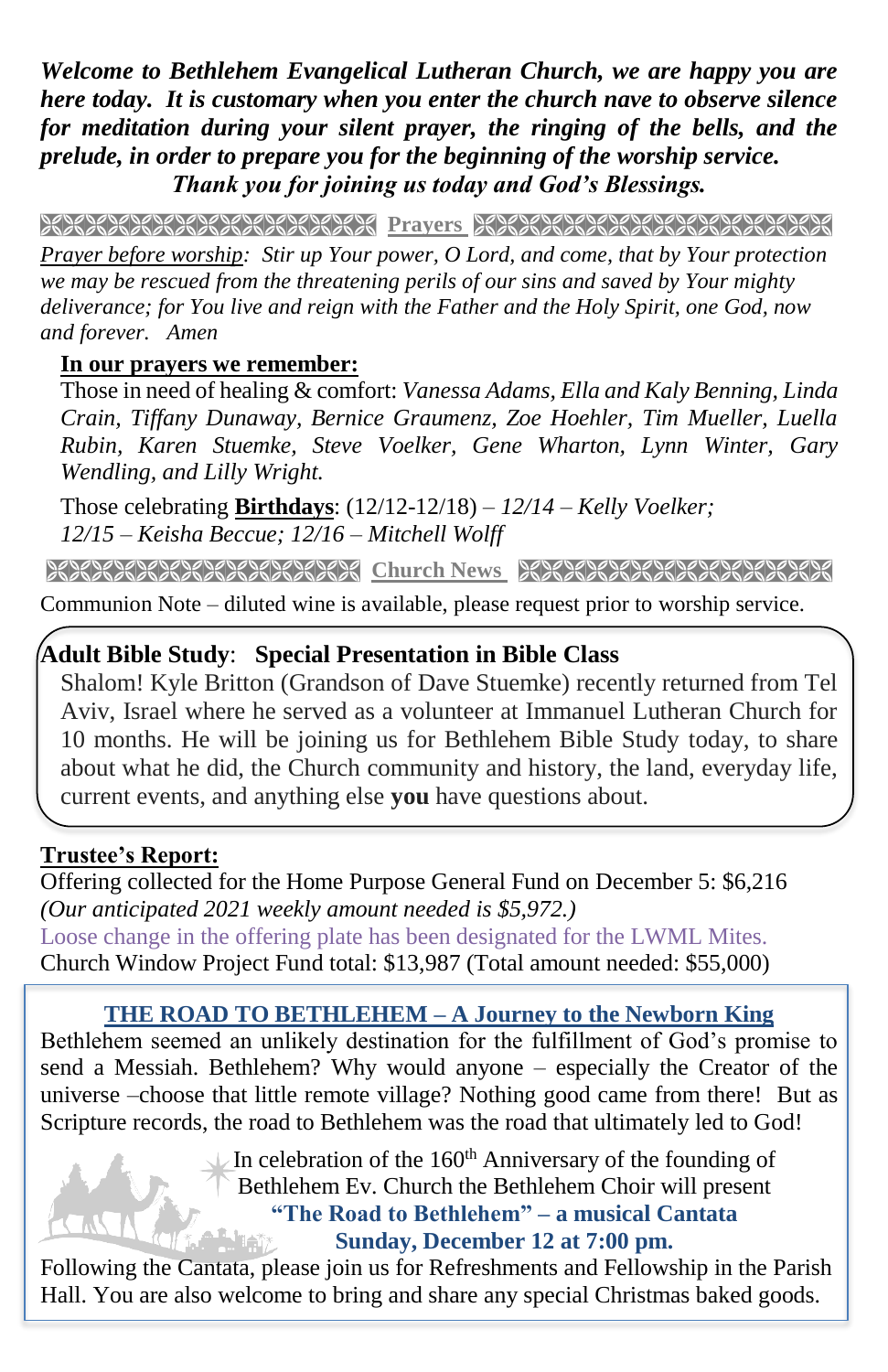## **Children's Christmas Program – Practice will be held every Sunday from 11:30 a.m. – 12:00 p.m. until Christmas Eve. Thank you.**

## **Wednesday Advent Worship:** *An Advent through Malachi*

*(Advent devotional booklets available in the narthex)* Wednesday, December 15 – Vespers Service @ Bethlehem – 7:00 p.m.

**Ladies' Aid will be gifting trays of Christmas Cookies** this Thursday during caroling.Donations of Christmas Cookies would be greatly appreciated. They will be preparing the cookie trays for delivery on Wednesday at 1:00 p.m.

**Join us for our annual Christmas Caroling on Thursday, December 16.** All are invited, meeting at the church at 4:00 p.m.Fellowship and potluck dinner at the Laatsch household following the caroling. Contact Dean Manuel for additional details.

#### **District & Synod News, Regional Items & Acknowledgments & XXXX**

*Thank you to everyone at Bethlehem for the kindness shown to us throughout Dad's illness and again as we mourned his passing. "All glory to the Son, Who comes to set us free, with Father, Spirit, ever one through all eternity." Thanks be to God!—The family of Carl Becker* 

### **German Christmas Service at Immanuel Ev. Lutheran, Terre Haute, IN – December 19 at 4:00 p.m. EST.**

### *Information about our Lutheran School ALIS – Brandon West*

Mr. West teaches 7th Grade World Geography, a class in which we began the year learning the basics of geography. Understanding the social, cultural,  $\mathbb{A}^{\prime\prime\prime\prime\prime\prime\prime}$ 

physical aspects of the world around us. Once that is completed we begin a journey around the world, learning about different areas and cultures around the world. While doing so we work on projects that are presented to the class and build our knowledge of the world while working on public speaking and research skills. 7th grade also has Life Skills with Mr. West. In this class, we explore topics like Bullying, Acceptance of others regardless of who they are, and tolerance of others. Other topics include being a good friend, being a good neighbor, and being a good child of God. We will also begin to explore health and relationships as well as proper study habits, and time management. All these will help prepare for the transition to 8th grade and soon enough the outside world.